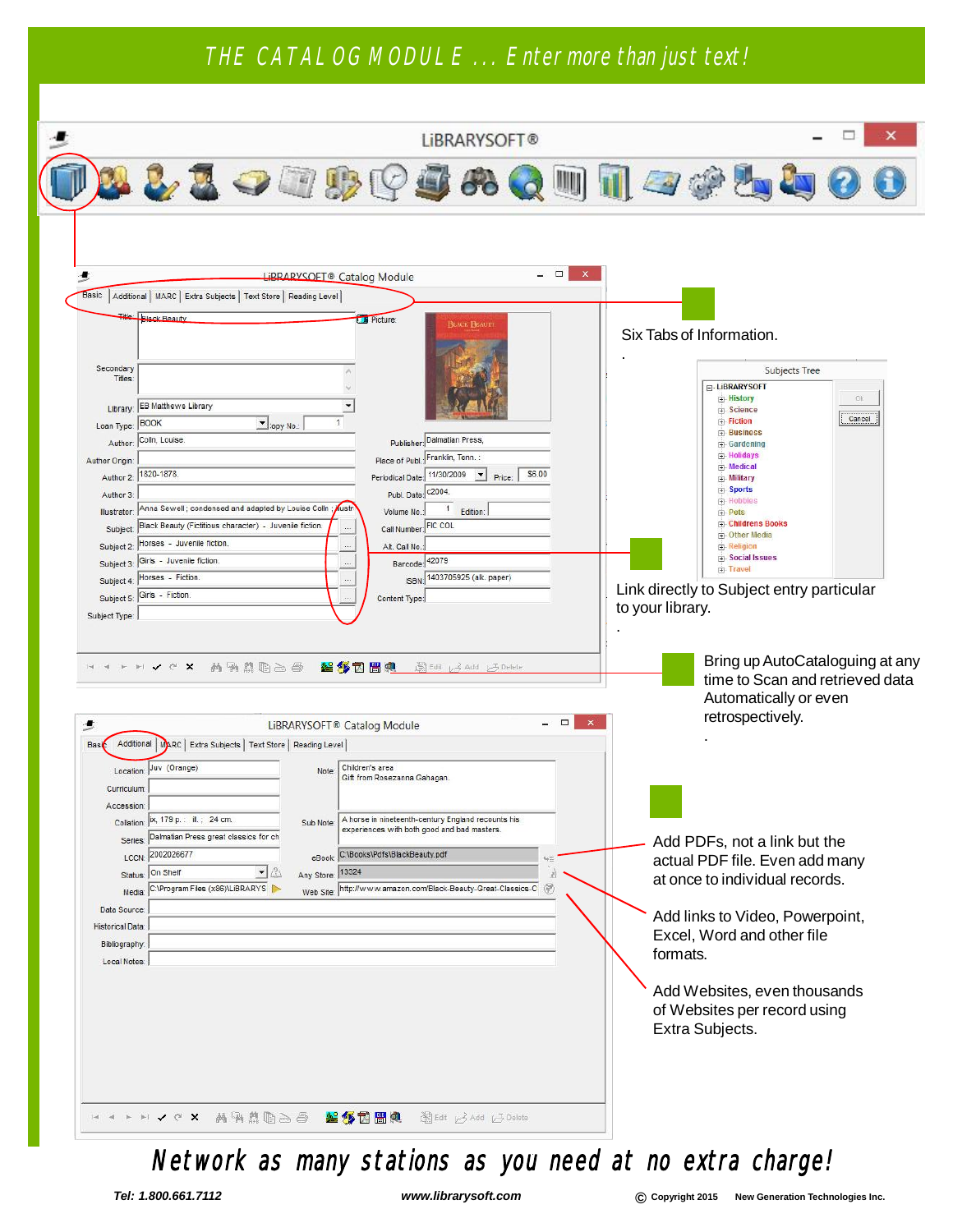#### THE CATALOG MODULE ... Tools to give your patrons everything!

| ∙        | LiBRARYSOFT <sup>®</sup> Catalog Module                                                                                                                            | ▭<br>$\mathsf{x}$ |
|----------|--------------------------------------------------------------------------------------------------------------------------------------------------------------------|-------------------|
|          | Basic   Additional   MARC   Extra Subjects   Text Store   Deading Level                                                                                            |                   |
|          | <b>BLACK BEAUTY</b>                                                                                                                                                | ۸                 |
|          | The Autobiography of a Horse                                                                                                                                       |                   |
|          | by Anna Sewell [English Quaker - 1820-1878.]                                                                                                                       |                   |
|          | To my dear and honored Mother,<br>whose life, no less than her pen,<br>has been devoted to the welfare of others.<br>this little book is affectionately dedicated. |                   |
| Contents |                                                                                                                                                                    |                   |
| Part I   |                                                                                                                                                                    |                   |
| Chapter  |                                                                                                                                                                    |                   |
| 01       | My Early Home                                                                                                                                                      |                   |
| 02       | The Hunt                                                                                                                                                           |                   |
| 03       | My Breaking In                                                                                                                                                     |                   |
| 04       | <b>Birtwick Park</b>                                                                                                                                               |                   |
| 05       | A Fair Start                                                                                                                                                       |                   |
| 06       | Liberty                                                                                                                                                            |                   |
| 07       | Ginger                                                                                                                                                             |                   |
| 08       | Ginger's Story Continued                                                                                                                                           |                   |
| 09       | Merrylegs                                                                                                                                                          |                   |
| 10       | A Talk in the Orchard                                                                                                                                              |                   |
| 11       | Plain Speaking                                                                                                                                                     |                   |
| 12       | A Stormy Day                                                                                                                                                       |                   |
| 13       | The Devil's Trade Mark                                                                                                                                             |                   |
| 14       | James Howard                                                                                                                                                       |                   |
| 15       | The Old Hostler                                                                                                                                                    |                   |
| 16       | The Fire                                                                                                                                                           |                   |

Textstore can hold the entire content of the book. Completely searchable from Catalog or OPAC or even OPACinternet.

The high capacity storage abilty of this field along with searchability of the content makes it perfect for localized content such as book reports by students or related corporate information.

.

.

| 侵                            | □<br>×<br>LiBRARYSOFT® Catalog Module                               |  |
|------------------------------|---------------------------------------------------------------------|--|
|                              | Basic   Additional   MARC Extra Subjects Text Store   Reading Level |  |
|                              | <b>Black Beauty</b>                                                 |  |
| Subject (Dbl.click to edit): | Black Beauty 1994 Film Directed by Caroline Thompson                |  |
| Quality (1/10):              | 8                                                                   |  |
| Quality Comment:             | see review link below                                               |  |
| Quantity (1/10):             | 8                                                                   |  |
| Quantity Comment:            |                                                                     |  |
| Video Link 1:                | https://www.youtube.com/watch?v=qKk-5Oor0r8                         |  |
| Video Link 2:                | http://en.wikipedia.org/wiki/Black Beauty %281994 film%29           |  |
| Video Link 3:                | https://www.commonsensemedia.org/movie-reviews/black-beauty         |  |
|                              |                                                                     |  |
|                              | $\mathbf{C}$                                                        |  |

Add thousands of Extra Subjects including web links. Great for localized information or extending content.

#### Searchable from a network and the Internet!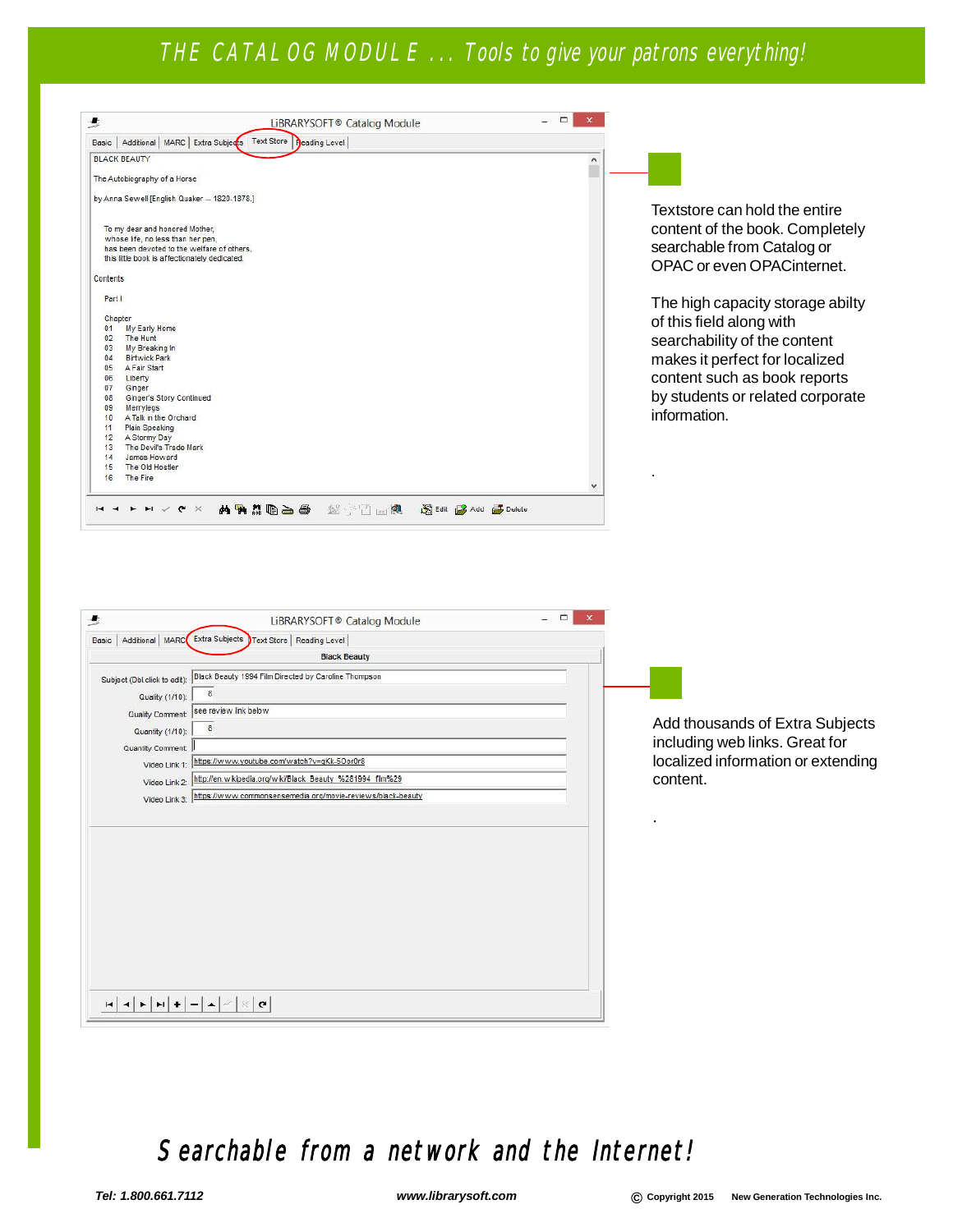### THE CATALOG MODULE ... beyond just ordinary data entry

| Basic  <br>Lexile Code: Grade 4                            | Additional   MARC   Extra Subjects   Text Store (Reading Level) | $\blacktriangledown$                   | $\theta$             | <b>For School Libraries</b>       |
|------------------------------------------------------------|-----------------------------------------------------------------|----------------------------------------|----------------------|-----------------------------------|
| Reading Program                                            |                                                                 | Lexile Number:                         |                      |                                   |
|                                                            | Program: Accelerated Reader AR                                  |                                        |                      | Enter Schools Lexile Measure,     |
| Interest Level: MG                                         |                                                                 |                                        |                      | Accelerated Reader and Scholastic |
| Reading Level:                                             | 4.3                                                             | ATOS 2000:                             |                      | Wordcounts directly or load       |
| Points:                                                    | $\overline{2}$                                                  | Word Count:                            | 166864               | automatically from source files.  |
| -Quiz Information-<br>Reading Quuiz #:<br>Literacy Quiz #: | n<br>n                                                          | # Questions:<br># Questions:           | $\Omega$<br>$\Omega$ |                                   |
| Vocabulary Quiz #:                                         | $\mathbf{0}$                                                    | # Questions:                           | $\mathbf{0}$         |                                   |
| Lexile Awards:                                             |                                                                 |                                        |                      |                                   |
|                                                            |                                                                 |                                        |                      |                                   |
| н. н                                                       | $M \wedge G \times$                                             | <b>两角点的高色</b> 丝小口画桌 超Edit Add A Delete |                      |                                   |

| ≛                                                                                                                                                                                                                                                                                                                                                                                                                                                                                                                                                                                                                                                                                                                                                                                                                                                                                                                                                                                                                                                                                                                                                                                                                                       | LiBRARYSOFT® Catalog Module     | $\Box$ |                                                                                                                                           |
|-----------------------------------------------------------------------------------------------------------------------------------------------------------------------------------------------------------------------------------------------------------------------------------------------------------------------------------------------------------------------------------------------------------------------------------------------------------------------------------------------------------------------------------------------------------------------------------------------------------------------------------------------------------------------------------------------------------------------------------------------------------------------------------------------------------------------------------------------------------------------------------------------------------------------------------------------------------------------------------------------------------------------------------------------------------------------------------------------------------------------------------------------------------------------------------------------------------------------------------------|---------------------------------|--------|-------------------------------------------------------------------------------------------------------------------------------------------|
| Basic   Additional MARC   Extra Subjects   Text Store   Reading Level                                                                                                                                                                                                                                                                                                                                                                                                                                                                                                                                                                                                                                                                                                                                                                                                                                                                                                                                                                                                                                                                                                                                                                   |                                 |        |                                                                                                                                           |
| 005 20060306120921.0<br>008 050405s2004 tnua j<br>000 1 eng d<br>020 Sa 1403705925<br>024 3 Sa 9781403705924<br>040 Sa CRM Sc CRM Sd XY4 Sd MNL<br>$043$ Sa e-uk-en<br>050 04 Sa PZ10.3.S38 Sb BI 2003<br>082 04 Sa [Fic] \$2 22<br>100 1 Sa Colln, Louise.<br>245 10 \$a Black Beauty / \$c Anna Sewell; condensed and adapted by<br>Louise Colln ; illustrations by Micheal Fisher.<br>260 Sa Franklin, Tenn.: \$b Dalmatian Press, \$c c2004.<br>300 Sa ix, 179 p. : \$b ill. ; \$c 24 cm.<br>440 0 Sa Dalmatian Press great classics for children.<br>520 Sa A horse in nineteenth-century England recounts his<br>experiences with both good and bad masters.<br>600 10 Sa Sewell, Anna, \$d 1820-1878. \$t Black Beauty \$v<br>Adaptations.<br>650 0 Sa Black Beauty (Fictitious character) Sv Juvenile fiction.<br>650 0 Sa Horses Sy Juvenile fiction.<br>650 0 Sa Girls Sy Juvenile fiction.<br>650 1 Sa Horses Sy Fiction.<br>650 1 Sa Girls Sv Fiction.<br>651 0 Sa Great Britain Sx History Sy 19th century Sv Juvenile fiction.<br>651 1 Sa Great Britain \$x History \$y 19th century \$v Fiction.<br>700 1 Sa Sewell, Anna, Sd 1820-1878.<br>700 1 Sa Fisher, Michael, Se ill.<br>$\times$ 9 $\times$ H $\times$<br>$-1$ | 英国美国主义 医小口血血 超Edit Add A Delete |        | Automatic MARC data<br>When data is loaded from<br>AutoCataloguing or the Gateway the<br>MARC record is automaticaly loaded<br>and saved. |

## Allow your patrons to even search by Hierarchy using Visual Trees!